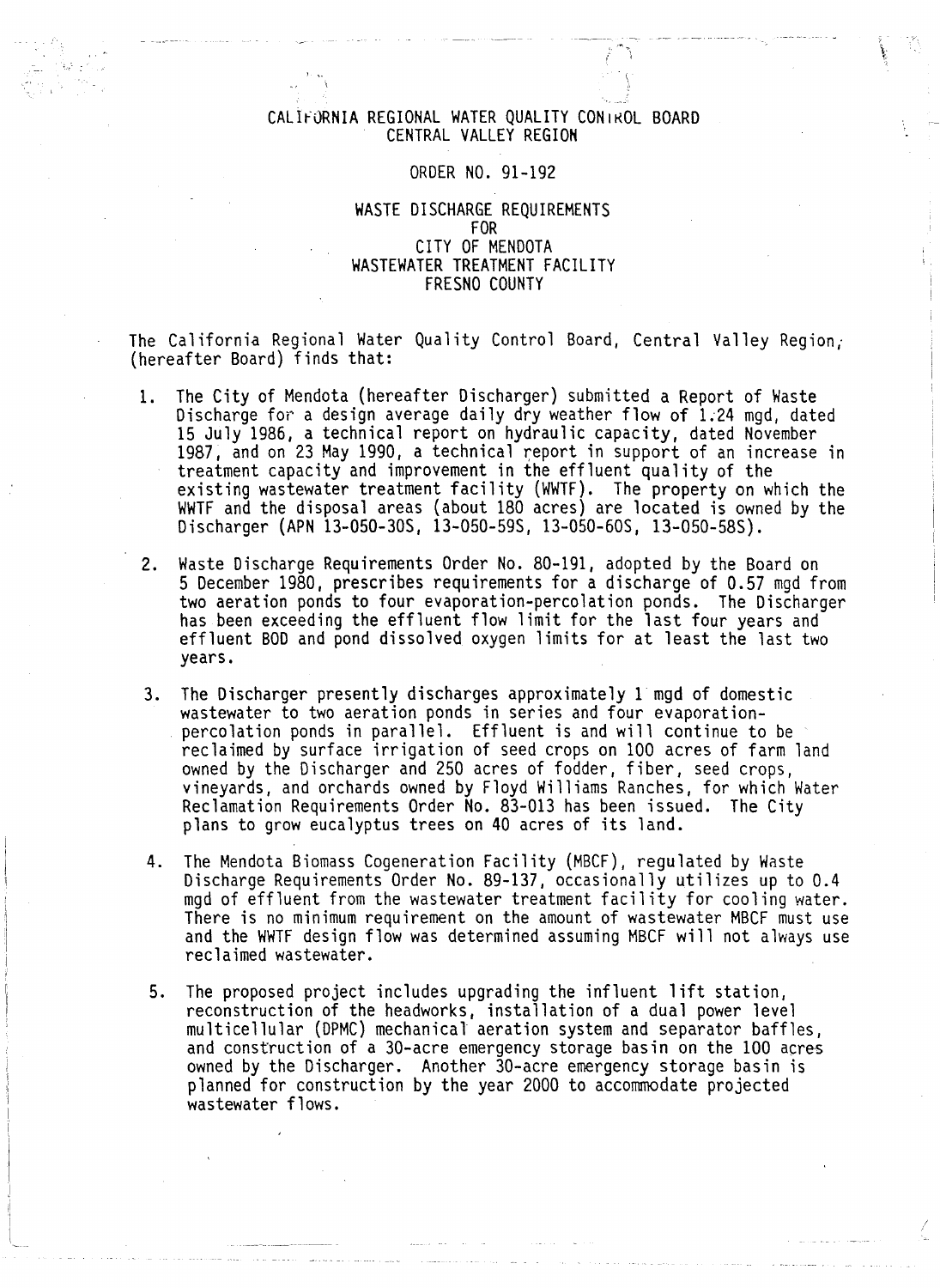) and  $\mathcal{F} = \sum_{i=1}^n \sum_{j=1}^n \mathcal{F}_{\mathcal{F}_i}(\mathbf{x}_i)$  . The set of the set of the set of the set of the set of the set of the set of the set of the set of the set of the set of the set of the set of the set of the set of

- 6. The Board adopted water quality control plans for the San Joaquin (5C) and Tulare Lake (50) Basins (hereafter "Basin Plans''), which contain water quality objectives for all waters of these basins. These requirements implement the Basin Plans.
- 7. The 50 Basin Plan states that the minimum treatment level for WWTFs which discharge more than 1.0 mgd is secondary treatment, which is defined in the Basin Plan as 80 percent removal of BOO and suspended solids, or reduction to 40 mg/1, whichever is more restrictive. The Discharger proposes to comply with secondary treatment standards for BOO, but not with suspended solids because of algae in the ponds; and to provide treatment for a design flow of 1.24 mgd.
- 8. The WWTF is in the NW 1/4 of Section 29 and the reclamation areas are within the SW 1/4 of Section 29, and NW 1/4 and NE 1/4 of Section 32, T13S, R15E, MDB&M. Surface water drains north to Fresno Slough, as shown in Attachment A, which is attached hereto and part of this Order. In this area, the slough and the San Joaquin River are backed by Mendota Dam on the San Joaquin River to form the Mendota Pool and surface water drainage is to Basin 5C. Hence, surface runoff from the site is considered to Basin 5C. However, the site itself and underlying groundwater lie within the Tulare Lake hydrologic area (No. 551.20), as depicted on interagency hydrologic maps prepared by the Department of Water Resources in August 1986.
- 9. The Basin Plans identify beneficial uses of areal surface waters as municipal, industrial and agricultural supply; recreation; ground water recharge; warm fresh water habitat; wildlife habitat; and preservation and enhancement of fish, wildlife, and other aquatic resources.
- 10. The beneficial uses of underlying ground water are domestic, industrial, and agricultural supply. Ground water is approximately 15-20 feet below<br>ground surface and flows to the southwest. The minimum soil separation between the percolation ponds and ground water is 7.5 feet, based on the highest anticipated depth to ground water.
- 11. The quality of the upper unconfined ground water aquifer is poor. It does not meet secondary drinking water standards for several constituents, including chlorides, sulfates, iron, sodium, manganese, and total dissolved solids. Samples from WWTF test wells indicate the downgradient quality of the upper aquifer (EC = 2000  $\mu$ mhos) is significantly worse than upgradient water quality (EC = 830  $\mu$  hos). The quality of ground water 300 feet below ground surface meets secondary drinking water standards.

-2-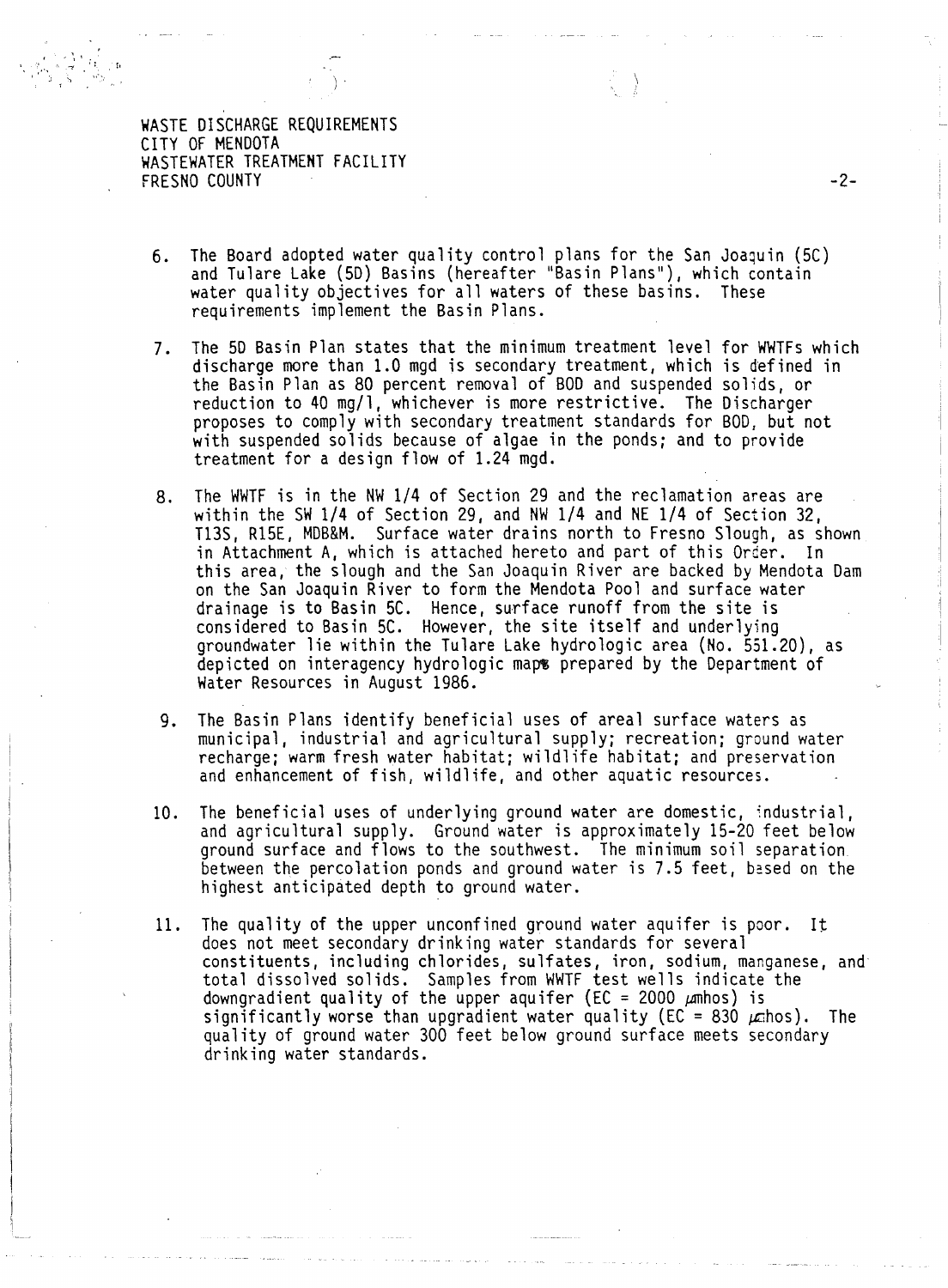' J )

' • ~' t'

12. Digested sludge is dried and piled on-site. In the past, dried sludge has been disposed of by spreading in the City-owned reclamation area as a soil amendment.

*)* 

- 13. Soils in the area consist of high plasticity clays at the surface, over interbedded clays, sandy silts, silty sands, and poorly graded sands with permeabilities ranging from medium to low.
- 14. The discharge for reclamation purposes is subject to reclamation criteria contained in Chapter 3, Division 4, Title 22, California Code of Regulations (CCR), hereafter Title 22.
- 15. The Fresno County Board of Supervisors has adopted a mitigated Negative Declaration, in accordance with Section 15074 of the California Environmental Quality Act (Public Resource Code, Section 21000, et seq.), and State CEQA Guidelines. The project as approved will not have a significant effect on water quality.
- 16. The Board has notified the Discharger and interested agencies and persons of its intent to prescribe waste discharge requirements for this discharge and has provided them with an opportunity for a public hearing and an opportunity to submit their written views and recommendations.
- 17. The Board, in a public meeting, heard and considered all comments pertaining to the discharge.

IT IS HEREBY ORDERED that Order No. 80-191 is rescinded and the City of Mendota in order to meet the provisions contained in Division 7 of the California Water Code and regulations adopted thereunder, shall comply with the following at the above described facility:

A. Discharge Prohibitions:

- 1. Discharge of wastes to surface waters or surface water drainage courses is prohibited.
- 2. Bypass or overflow of untreated or partially treated waste is prohibited, except as allowed by Standard Provision E.2.
- 3. Discharge of waste classified as 'hazardous' or 'designated', as defined in Sections 2521 (a) and 2522 (a) of Title 23, CCR, Section 2510, et seq., (Chapter 15), is prohibited.

-3-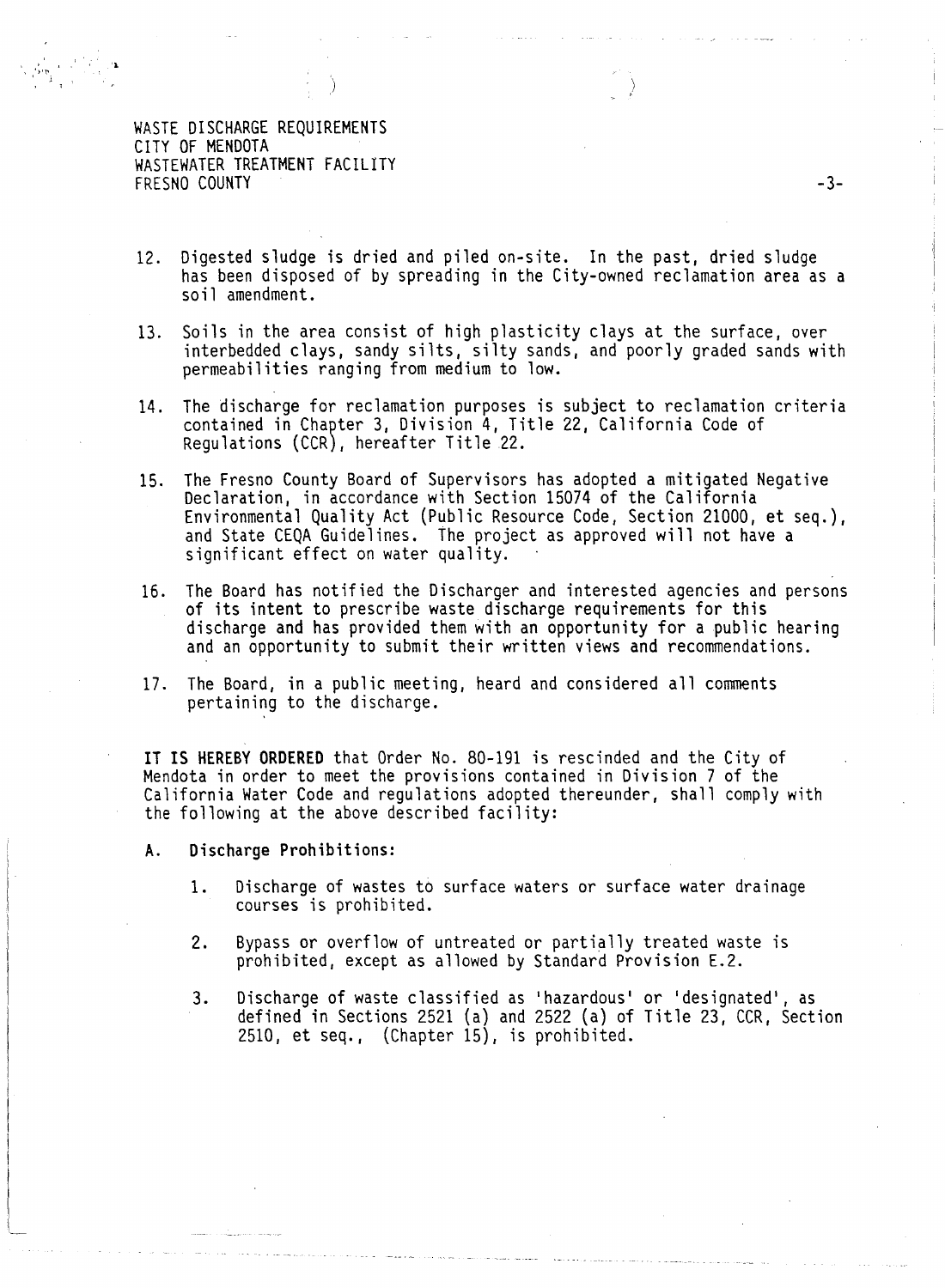$\cdot$   $\stackrel{f}{\sim}$   $\cdot$   $\stackrel{f}{\sim}$  .

#### **B. Discharge Specifications:**

1. The discharge shall remain within the designated disposal area (shown on Attachment A) at all times.

-4-

- 2. The monthly average daily dry weather discharge flow shall not exceed 1.24 million gallons.
- 3. Objectionable odors originating at this facility shall not be perceivable beyond the limits of the wastewater treatment and disposal area.
- 4. As a means of discerning compliance with Discharge Specification No. B.3, the dissolved oxygen content in the upper zone (1 foot) of wastewater in ponds shall not be less than 1.0 mg/1.
- 5. The treatment facilities, including aeration and evaporation- percolation ponds, shall be designed, constructed, operated, and maintained to prevent inundation or washout due to floods with a 100-year return frequency.
- 6. The effluent from the treatment facility shall not contain constituents in excess of the following:

| Constituent          | Units | Monthly<br>Average | Daily<br>Maximum |
|----------------------|-------|--------------------|------------------|
| <b>BOD</b><br>$\sim$ | mq/1  | 40                 | 80               |
| Settleable Solids    | m!/1  | 0.2                | 0.5              |

 $\mathbf 1$ Five-day, 20° Celsius biochemical oxygen demand.

- 7. The discharge shall not have a pH less than 6.5 or greater than 9.5.
- $\angle$  8. Effective 1 January 1994, the maximum specific electrical conductance of the discharge shall not exceed the weighted monthly average of the source water plus 500 umhos.
	- 9. There shall be no standing water in any subarea of the reclamation area 48 hours after the wastewater is applied to that subarea.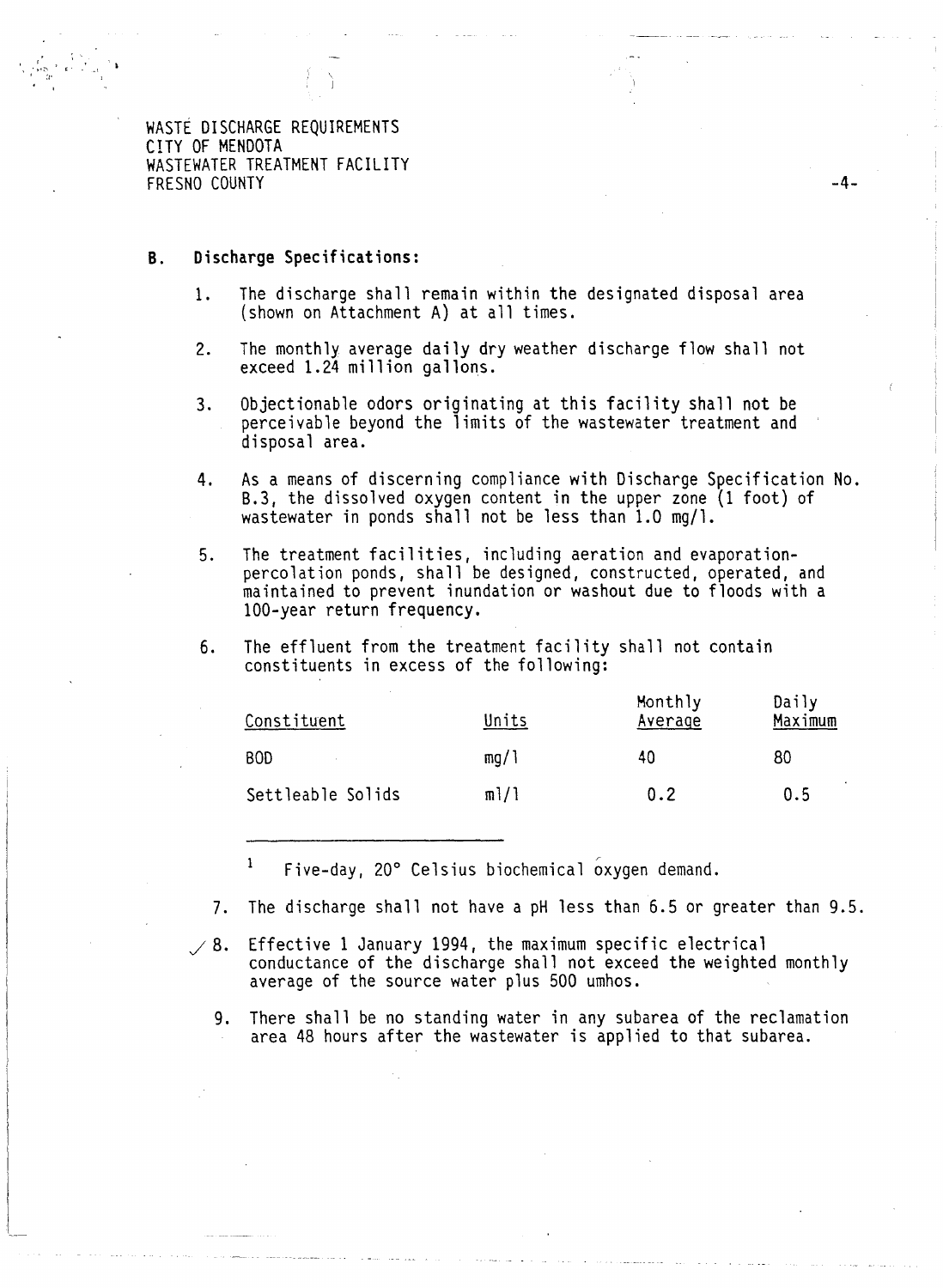$\mathbb{E} \left[ \begin{array}{cc} \mathbb{E} \mathbb{E} \mathbb{E} \left[ \begin{array}{cc} \mathbb{E} \mathbb{E} \mathbb{E} \left[ \mathbb{E} \mathbb{E} \mathbb{E} \right] \mathbb{E} \left[ \mathbb{E} \mathbb{E} \mathbb{E} \right] \mathbb{E} \left[ \mathbb{E} \mathbb{E} \mathbb{E} \right] \mathbb{E} \left[ \mathbb{E} \mathbb{E} \mathbb{E} \mathbb{E} \right] \mathbb{E} \left[ \mathbb{E} \mathbb{E} \mathbb{E} \mathbb{E} \right] \math$ 

- 10. Irrigation or impoundment of wastewater shall not occur within 500 feet of any domestic well or within 100 feet of any irrigation well unless it is demonstrated to the satisfaction of the Executive Officer that a lesser distance is justified.
- 11. Ponds shall be managed to prevent breeding of mosquitos. In particular,
	- a. An erosion control program should assure that small coves and irregularities are not created around the perimeter of the water surface.
	- b. Weeds shall be minimized through control of water depth, harvesting, or herbicides.
	- c. Dead algae, vegetation, and debris shall not accumulate on the water surface.
- 12. Public contact with wastewater shall be precluded through such means as fences, signs, and other acceptable alternatives.
- 13. The evaporation-percolation ponds shall have sufficient capacity to accommodate allowable wastewater flow and design seasonal precipitation and ancillary inflow and infiltration during the nonirrigation season. Design seasonal precipitation shall be based<br>on total annual precipitation using a return period of 100 years, distributed monthly in accordance with historical rainfall patterns. Freeboard shall never be less than 2 feet (measured vertically).
- 14. On or about 1 October of each year, all evaporation-percolation ponds shall be emptied sufficiently to store the design volume required in 8.13 above.
- 15. Storm water runoff from the irrigation fields shall not be discharged to any surface water drainage course within 30 days of the last wastewater application.

#### C. Sludge Disposal:

- 1. Collected screenings, sludges, and other solids removed from liquid wastes shall be disposed of in manner that is consistent with Chapter 15, and approved by the Executive Officer.
- 2. Any proposed change in the sludge use or disposal practice shall be reported to the Executive Officer at least 60 days in advance of the change.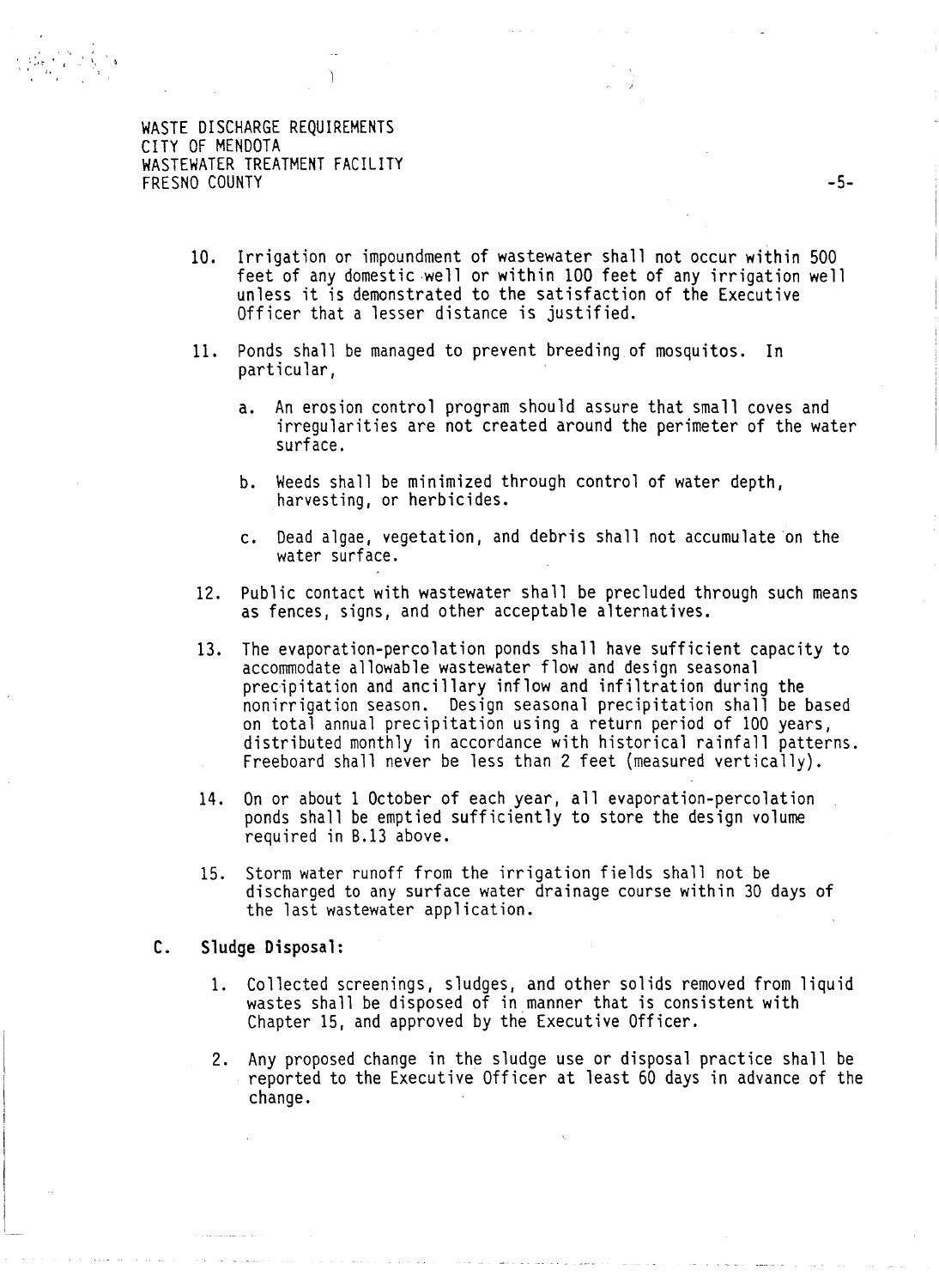$\frac{1}{2}$  is  $\frac{3}{2}$ 

3. Use and disposal of sewage sludge shall comply with existing federal and state laws and regulations, and with Clean Water Act (CWA) Section 405(d) technical standards when promulgated.

If an applicable management practice or numerical limitation for pollutants in sewage sludge is promulgated under Section 405(d) of the CWA after issuance of this Order that is more stringent than the sludge pollutant limit or management practice specified in this Order or in existing federal or state laws or regulations, this<br>order shall be promptly modified to conform to the regulations order shall be promptly modified to conform to the regulations promulgated under Section 405(d) of the CWA. The Discharger shall comply with the limitations by no later than the compliance deadline specified in the applicable regulations as required by Section 405(d) of the CWA.

#### **D.** Ground **Water limitations**

The Discharge, in combination with other sources, shall not cause underlying ground water to:

- 1. Contain waste constituents in concentrations statistically greater than receiving water limits, where specified below, or background water quality where not specified. (For purposes of comparison,<br>background water quality shall be determined when background<br>monitoring provides sufficient data. Quality determined in this manner establishes "water quality protection standards.")
- 2. Exceed an annual average incremental increase in specific electrical conductivity greater than 4 umhos/cm, based on the most recent fiveyear period.
- 3. Contain chemicals, heavy metals, or trace elements in concentrations that adversely affect beneficial uses or exceed maximum contaminant levels specified in 22 CCR, Division 4, Chapter 15.
- 4. Exceed a most probable number of total coliform organisms of 2.2/100 ml over any seven-day period.
- 5. Exceed concentrations of radionuclides specified in 22 CCR, Division 4, Chapter 15.
- 6. Contain taste or odor-producing substances in concentrations that cause nuisance or adversely affect beneficial uses.
- 7. Contain concentrations of chemical constituents in amounts that adversely affect agricultural use.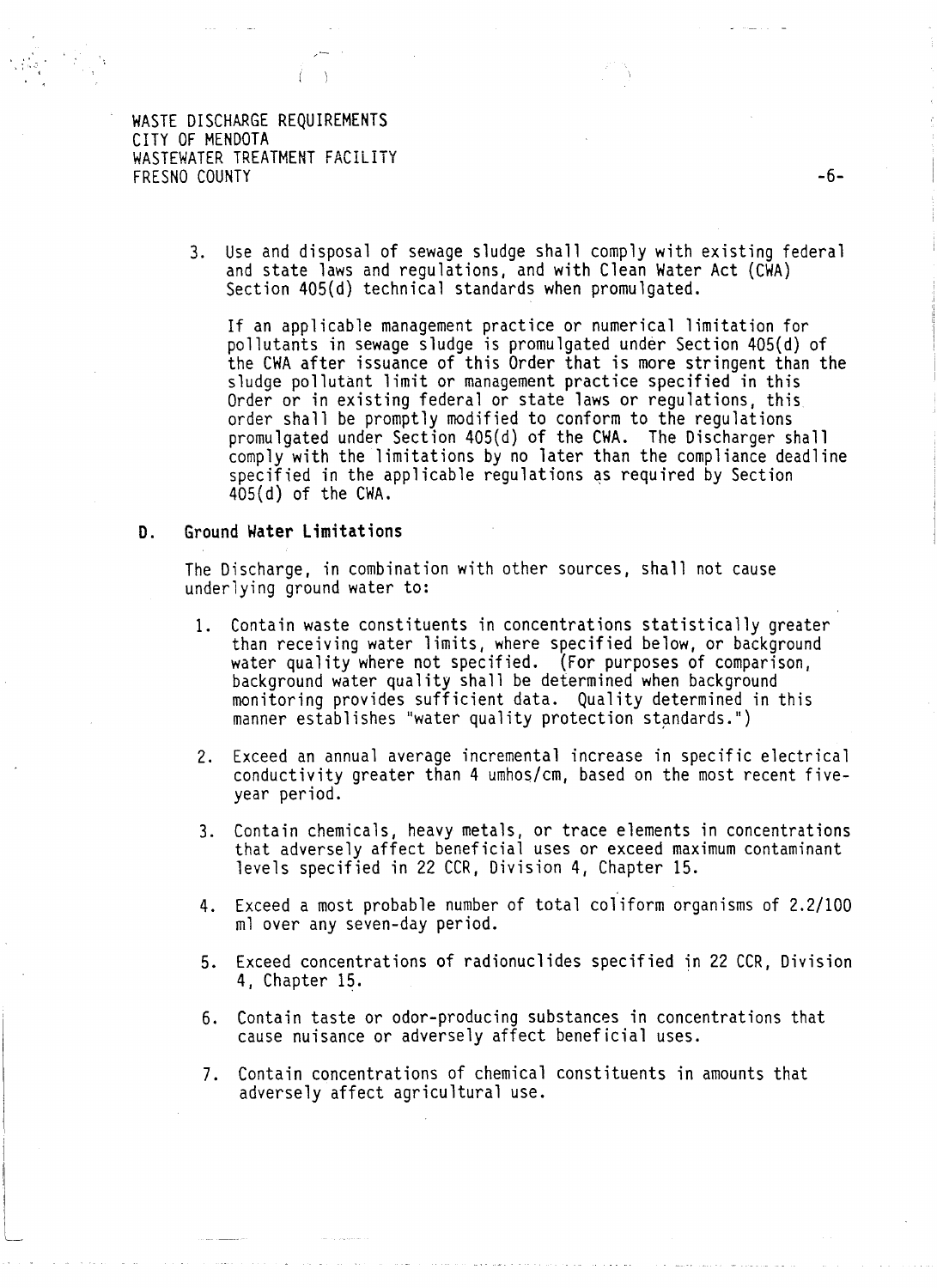## E. Provisions:

 $\frac{1}{2}$  .  $\frac{1}{2}$   $\frac{1}{6}$   $\frac{1}{2}$   $\frac{1}{2}$ 

 $\mathcal{L} \left( \mathcal{L} \right)$ 

- $\neq$  1. The Discharger shall comply with the attached Monitoring and Reporting Program No. 91-192, and any revisions thereto as ordered by the Executive Officer.
	- 2. The Discharger shall comply with the "Standard Provisions and Reporting Requirements for Waste Discharge Requirements," dated 1 March 1991, which are attached hereto and a part of this Order. This attachment and its individual paragraphs are commonly referenced as "Standard Provision(s)."
	- 3. At least 90 days prior to termination or expiration of any lease, contract, or agreement involving disposal or reclamation areas or off-site reuse of effluent, used to justify the capacity authorized herein and assure compliance with this Order, the Discharger shall notify the Board in writing of the situation and of what measure have been taken or are being taken to assure full compliance with this Order.
	- 4. Reclaimed wastewater shall meet the criteria contained in Title 22 and, if used in construction, the most current edition of "Guide-<br>lines for Use of Reclaimed Water for Construction Purposes," published by the State Department of Health Services. Other uses for reclaimed wastewater shall be subject to the prior approval of the Executive Officer.
	- $\sqrt{5}$ . The Discharger shall submit to the Board an irrigation management plan for the use of reclaimed wastewater from the wastewater treatment facility , pursuant to the time schedule presented in Provision E.7.i. The irrigation management plan shall address the current and design flows, describe the acreage of various types of crops to be grown and harvested annually, and discuss crop water use and nitrogen uptake data. The plan must include a water balance for current and design flows, and demonstrate that reclamation can be accomplished in accordance with accepted irrigation practices without contributing additional nitrogen in the form of nitrate ion to the ground water. The plan shall also address compliance with Discharge Specifications 8.9 to 8.13.
		- 6. In complying with Discharge Specification 8.8, the Discharger shall review and implement all necessary source control measures.<br>Progress shall be monitored through submittal of the following<br>technical reports:
			- $\sqrt{a}$ . A salinity source control program report pursuant to the time schedule in Provision E.7.a. The report shall evaluate the

-7-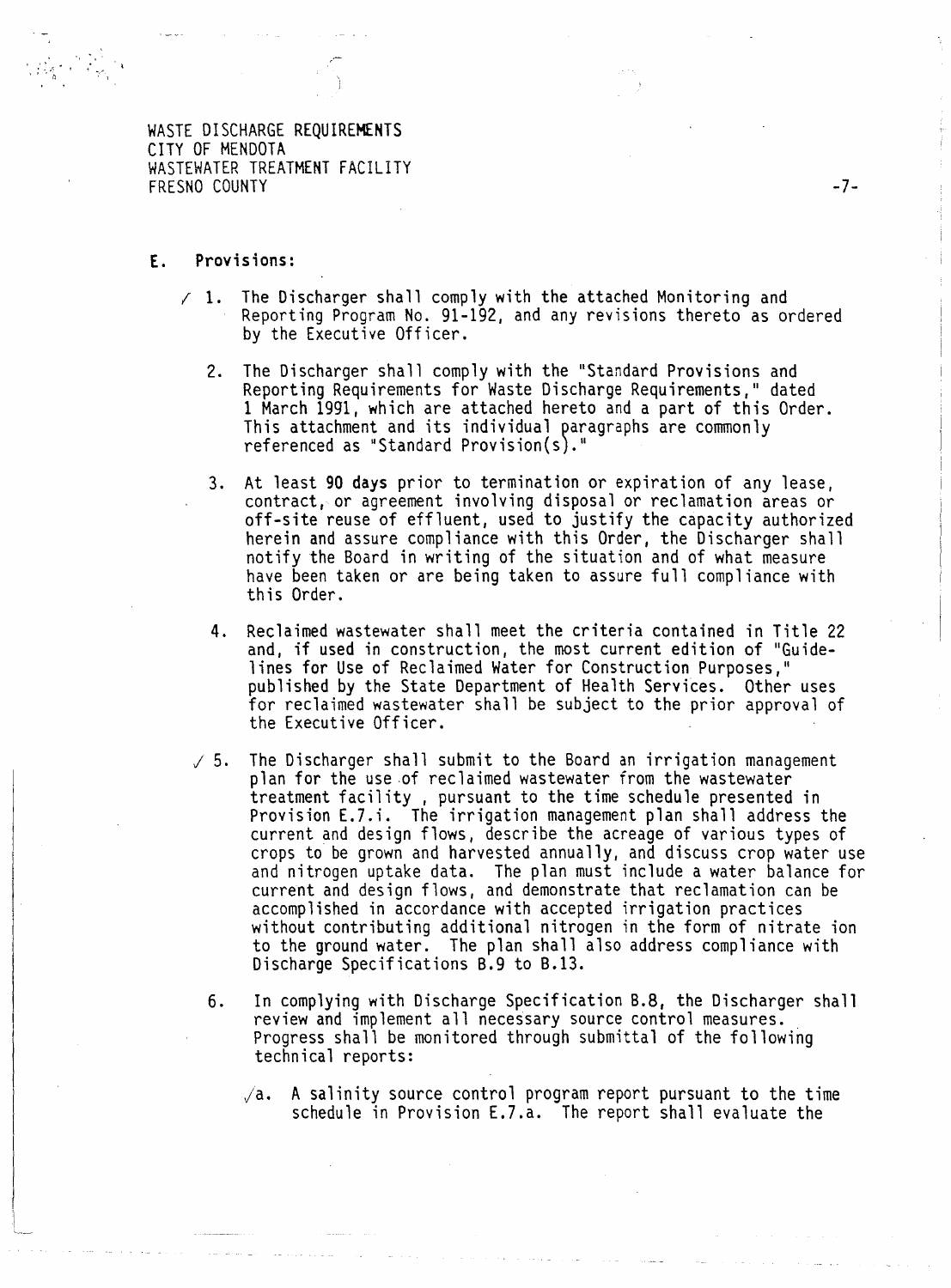.. . '

 $\mathcal{A}_{\mathcal{A}_{\mathcal{A}}}$ 

results of an industrial survey conducted to identify significant contributors of high EC wastewaters to the treatment facility, residential use of self-regenerating water softeners, and other contributors of high EC wastewater. The report must include a summary of test results and average daily flows for each industrial contributor's wastewater, the contribution of shallow high EC ground water, and a detailed description of the source control program proposed by the Discharger to regulate the discharge of salts to the treatment facility.

- b. Annual monitoring reports, summarizing progress in reducing the EC of wastewater discharged to the treatment facility and progress towards compliance with Discharge Specification 8.8, shall be submitted by 31 January of each year.
- 7. The Discharger shall comply with the following time schedule to . assure compliance with the specifications and provisions of this Order:

| Task          |                                                                                              | Compliance<br>Date |
|---------------|----------------------------------------------------------------------------------------------|--------------------|
|               | EC Source Control                                                                            |                    |
|               | a. Submit a work plan for source control program<br>report in accordance with Provison E.6.a | 2 Jan 1992         |
| b.            | Submit complete source control program report<br>in accordance with Provision E.6.a          | 1 Jun 1992         |
| $c_{\bullet}$ | Implement salinity source control program                                                    | 1 Dec 1992         |
| d.            | Commence submitting annual progress reports<br>described in Provision E.6.b                  | 31 Jan 1993        |

#### **Proposed WWTF improvements**

| e. Submit Plans and Specifications |  | 1 Nov 1991  |
|------------------------------------|--|-------------|
| f. Begin Construction              |  | 1 Dec 1991  |
| q. Complete Construction           |  | 15 Apr 1992 |
| h. Full Compliance                 |  | 1 Apr 1993  |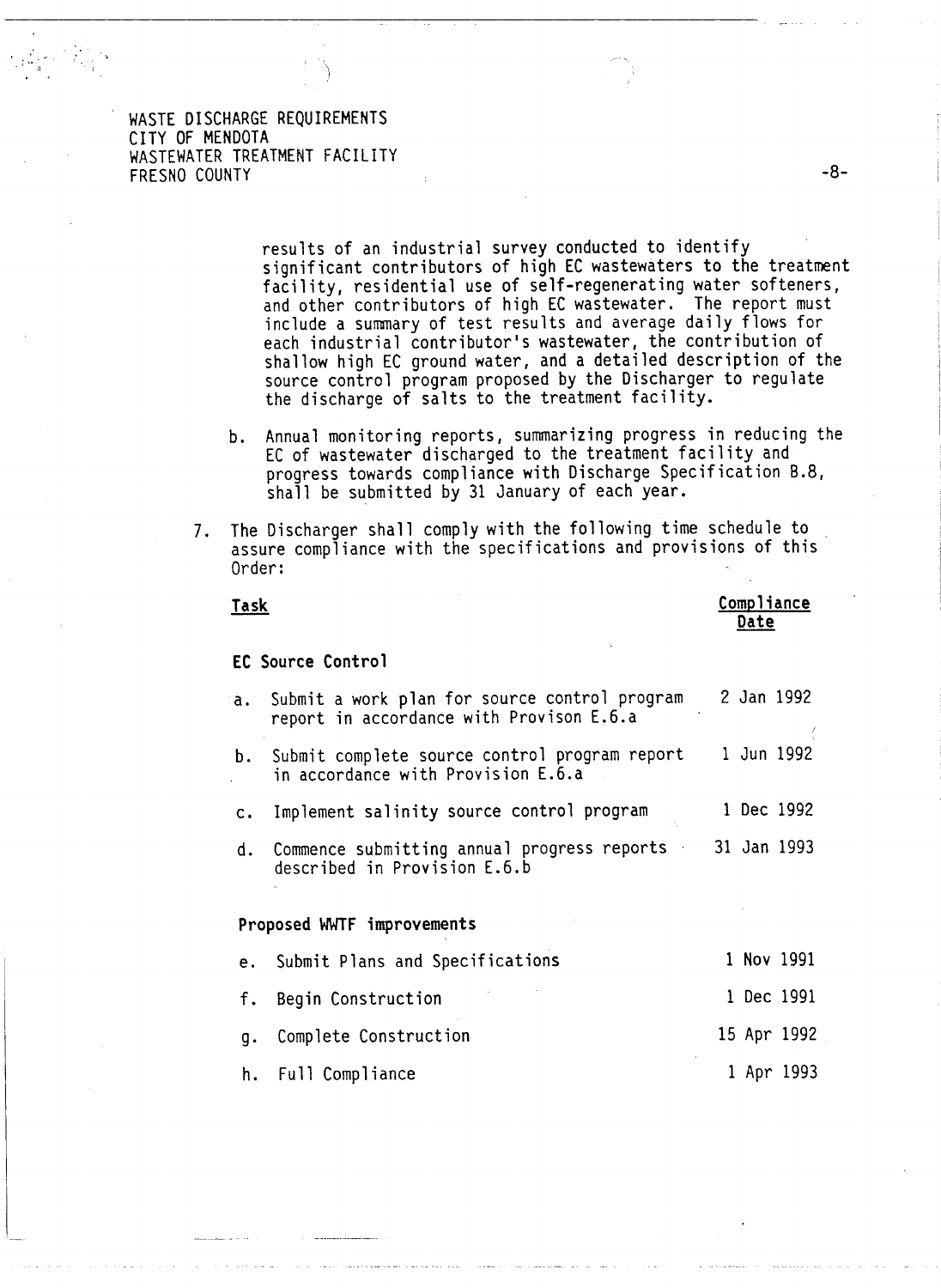1 • ,~, 1 - I -· '-:. <sup>~</sup>  $\mathcal{N}_\mu^{\rm s}$ 

### Task Compliance Date

#### Irrigation Management Plan

|  | $\nearrow$ i. Submit proposed irrigation management plan   |  |
|--|------------------------------------------------------------|--|
|  | concerning compliance with Provision B.9 to                |  |
|  | B.13 and report on measures to preclude access 15 Oct 1991 |  |

- j. Submit final irrigation management plan and implement measures to preclude public access 15 Jan 1991
- k. Implement irrigation management plan 15 Feb 1991

The Discharger shall submit to the Board on or before each compliance date not calling for a written report, a report detailing compliance or noncompliance with the specific schedule date and task. If noncompliance is being reported for any task, the reason for such noncompliance shall be stated, plus an estimate of the date when the Discharger will be in compliance. The Discharger shall notify the Board by letter when it returns to compliance with the time schedule.

- 8. Based on present growth projections, the Discharger will reach the capacity of its expanded treatment and disposal facility within four years of completing the expansion. Therefore, the Discharger shall submit a written report to the Board by 15 January 1993 explaining:
	- a. Steps that are being taken to maintain flow volumes below allowable capacity and to assure compliance with effluent limits until the Discharger can increase capacity.
	- b. The Discharger's projected schedule for increasing capacity.
- 9. A copy of this Order shall be kept at the discharge facility for reference by the operating personnel. Key operation personnel shall be familiar with its contents.
- 10. In the event of any change in control or ownership of land or waste discharge facilities described herein, the Discharger shall notify the succeeding owner or operator of the existence of this Order by letter, a copy of which shall be immediately forwarded to this office.
- 11. The Discharger shall use the best practicable cost-effective control technique currently available to comply with salinity limits specified in this order.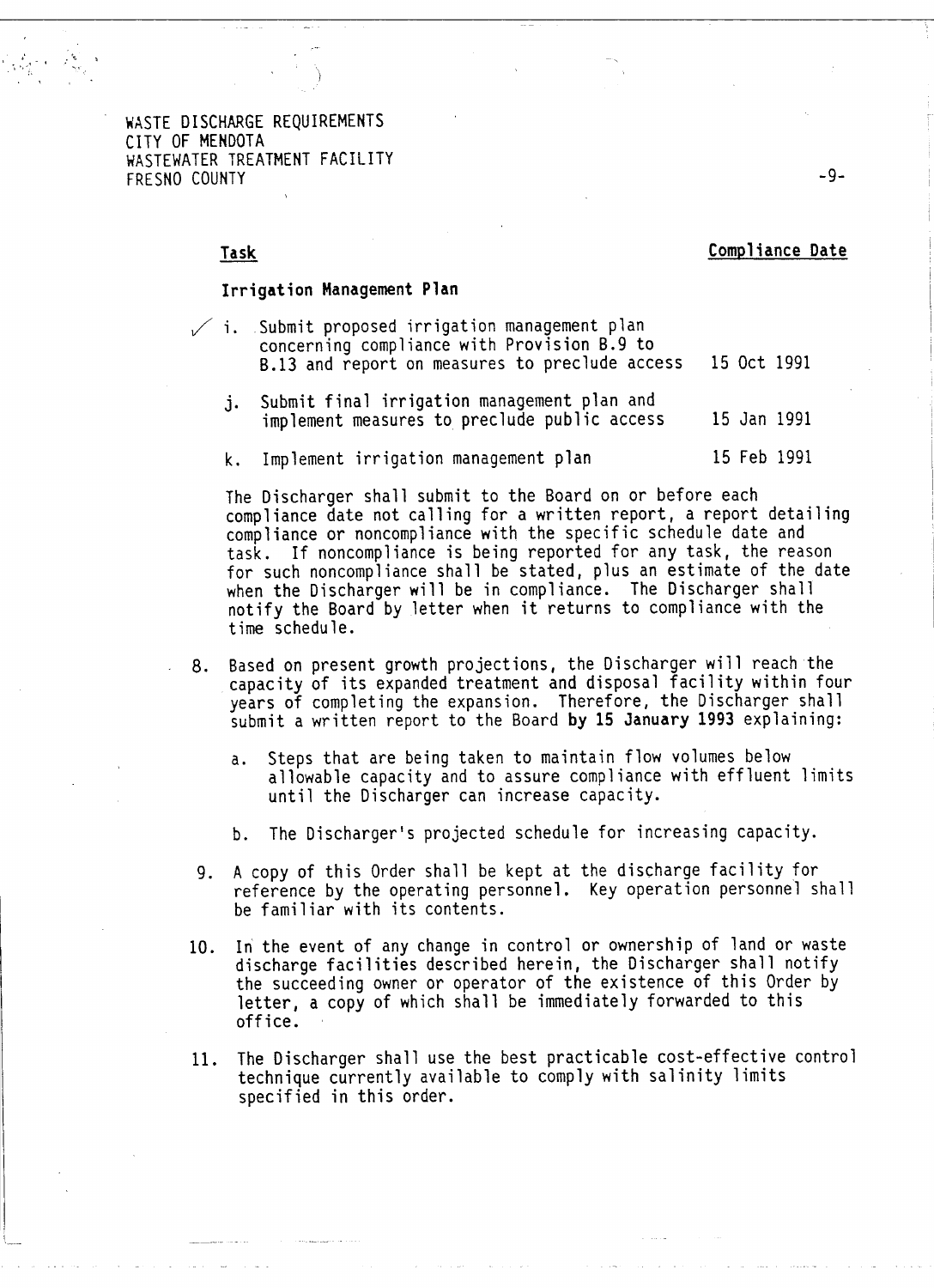- 12. If the Discharger intends to reclaim wastewater on crops other than those specified in the accepted.irrigation management plan, it shall first submit a written report demonstrating, to the satisfaction of the Executive Officer, that management of reclaimed water and irrigated properties will assure compliance with the terms of this Order.
- 13. The Discharger must comply with all conditions of this Order.<br>Violations may result in enforcement action, including Regional Board or court orders requiring corrective action or imposing civil monetary liability, or in modification or revocation of this Order.
- 14. The Board will review this Order periodically and will revise requirements when necessary.

I, WILLIAM H. CROOKS, Executive Officer, do hereby certify the foregoing is a full, true, and correct copy of an Order adopted by the California Regional Water Quality Control Board, Central Valley Region, on 6 September 1991.

IAM H. CROOKS, Executive Officer

 $RA:ra/cjs:9/6/91$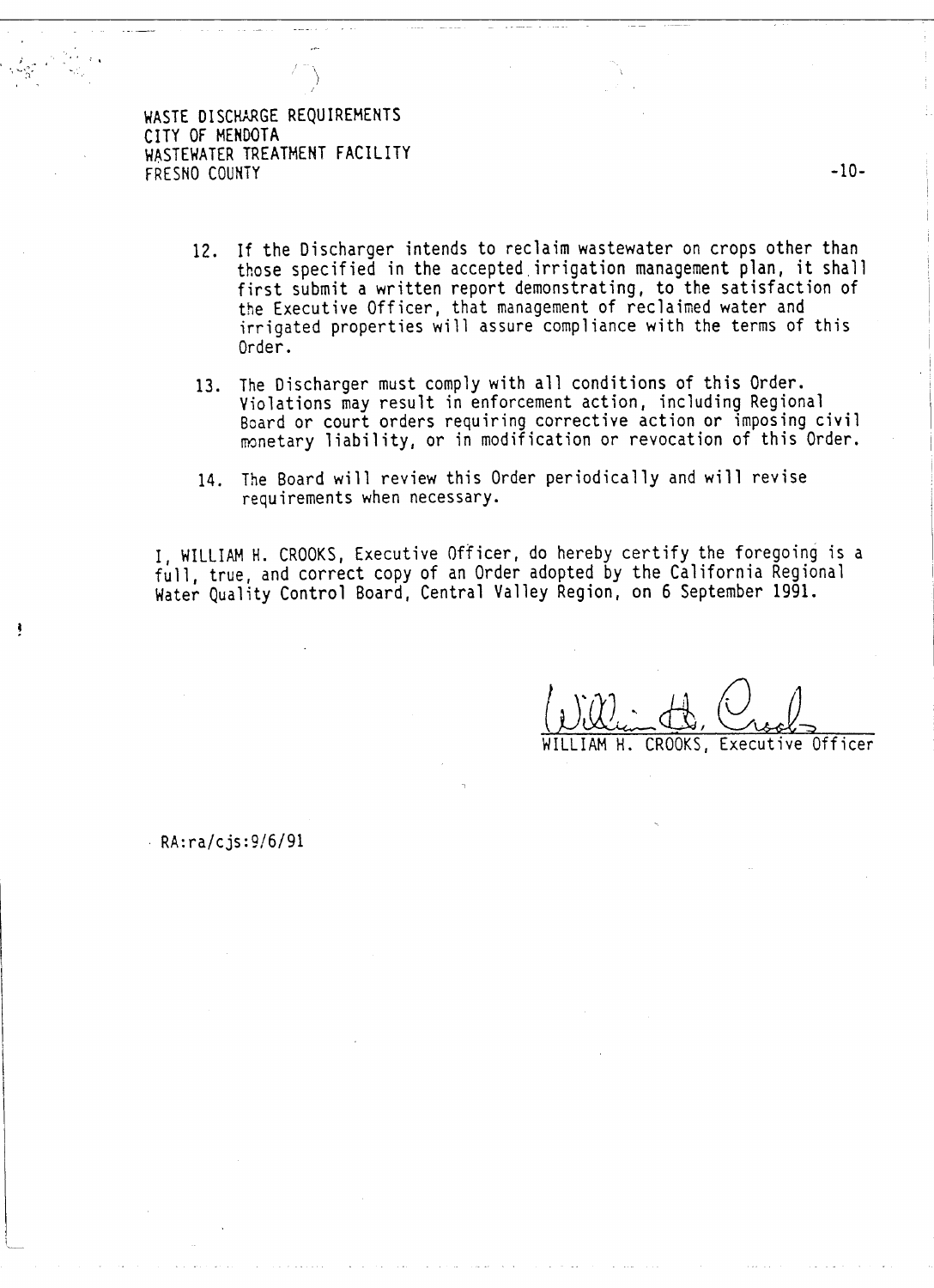## CALIFORNIA REGIONAL WATER QUALITY CONTROL BOARD CENTRAL VALLEY REGION

## MONITORING AND REPORTING PROGRAM NO. 91-192

## FOR CITY OF MENDOTA WASTEWATER TREATMENT FACILITY FRESNO COUNTY

Composite samples shall be taken by a proportional sampling device approved by the Executive Officer or by grab samples composited in proportion to the flow. In, compositing grab samples, the interval shall not exceed one hour.

#### INFLUENT MONITORING

Influent samples shall be collected at the inlet of the headworks and approximately the same time as effluent samples. Influent monitoring shall include at least the following:

| Constituent         | Units    | Type of Sample   | Frequency |
|---------------------|----------|------------------|-----------|
| Daily flow          | mgd      | Continuous       | Daily     |
| Settleable Solids   | m1/1     | Grab             | Daily     |
| pH                  | pH units | Grab             | Daily     |
| BOD <sub>5</sub> 1/ | mg/1     | 8-hour composite | Monthly   |

 $1/$  Five-day, 20° Celsius biochemical oxygen demand.

## EFFLUENT MONITORING

### A. Domestic Wastewater Effluent

Effluent samples shall be collected downstream from the final treatment<br>unit just prior to discharge to the evaporation-percolation ponds. Effluent samples should be representative of the volume and nature of the discharge. Time of collection of a grab sample shall be recorded. Effluent monitoring shall include at least the following:

| Constituent       | <u>Units</u> | Type of Sample | Frequency                 |
|-------------------|--------------|----------------|---------------------------|
| Settleable Solids | m1/1         | Grab           | Daily 2 monthly $\bar{x}$ |
| рH                | pH units     | Grab           | Daily $5$ daily max       |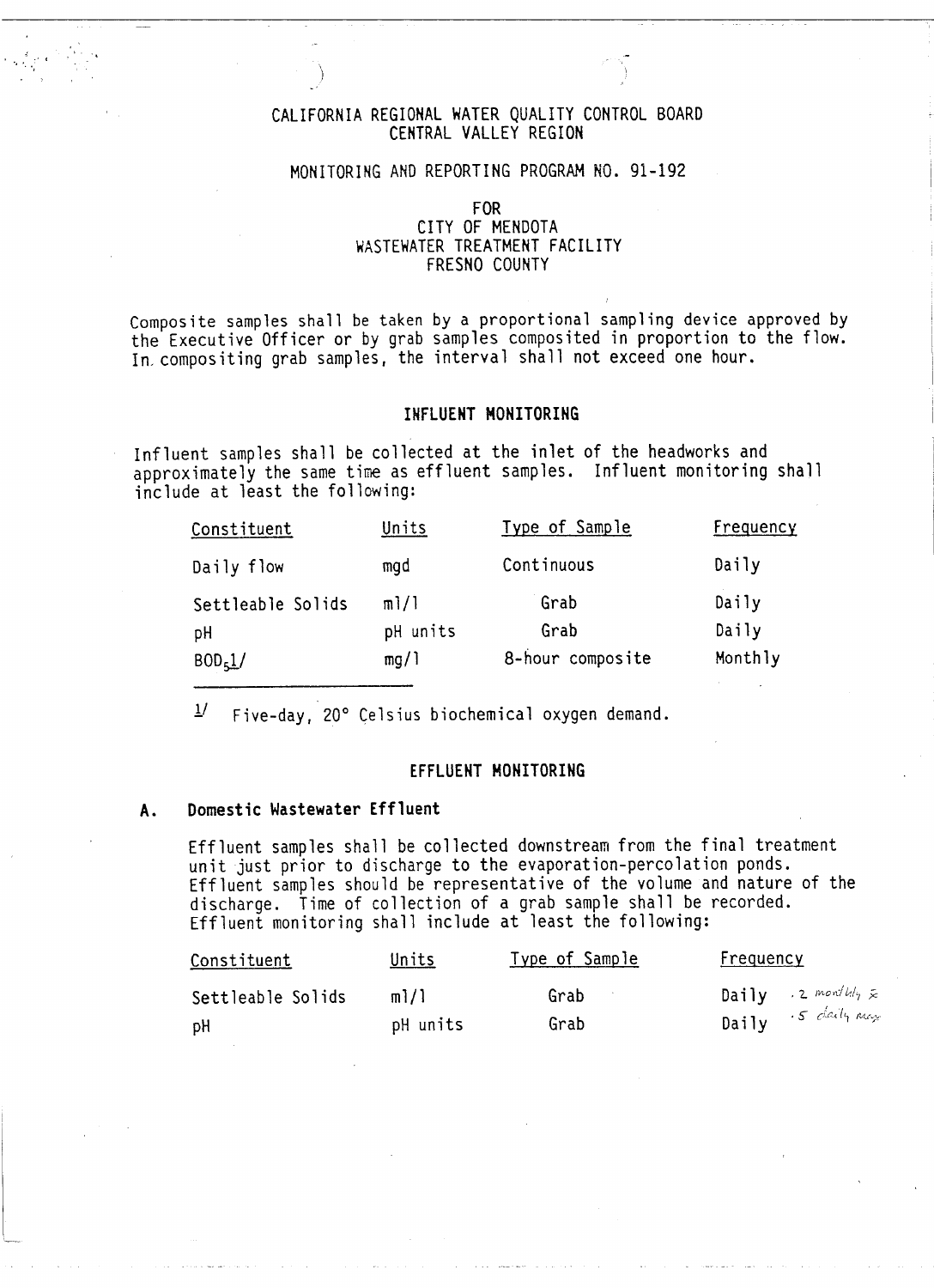MONITORING AND REPORTING PROGRAM<br>CITY OF MENDOTA WASTEWATER TREATMENT FACILITY FRESNO COUNTY

. As  $\sim$ 

...

| Constituent                                 | Units | Type of Sample | Frequency                    |
|---------------------------------------------|-------|----------------|------------------------------|
| Dissolved Oxygen Dissolved                  | mq/1  | Grab           | Daily                        |
| $BOD5^{2/2}$                                | mq/1  | Grab           | go daily max<br>Weekly       |
| Specific Electrical<br>Conductance @ 25° C. | umhos | Grab           | 40 monthly average<br>Weekly |

·-2-

*Y* Dissolved oxygen measurements are to be taken at 1 foot below the surface near the outfall of the irrigation storage reservoir containing treated effluent between the hours of 0800 and 0900.

£/ Five-day, 20° Celsius biochemical oxygen demand.

## SOURCE WATER MONITORING

Representative samples shall be collected from the source wells which supply water for the City of Mendota service area. The following shall constitute the source water monitoring program.

| Constituent                                               | Units    | Type of Sample | <u>Frequency</u> |
|-----------------------------------------------------------|----------|----------------|------------------|
| Specific Electrical<br>Conductance @ 25° C. <sup>1/</sup> | umbos/cm | Grab           | Monthly          |

 $\frac{1}{2}$ . The electrical conductance (EC) shall be reported as a flow weighted average of the EC's of all City supply wells in use. Supporting calculations to determine the weighted average shall be provided with the report.

## GROUND WATER MONITORING

The following verification monitoring sampling shall be implemented at the facility as part of the Verification Monitoring Program to Determine the vertical and areal extent of noncompliance with the "water quality protection standards".

By 15 November 1991, the Discharger shall submit a work plan for a ground water monitoring network consisting of one or more background monitoring wells and three or more downgradient wells. All well. locations and construction features are subject to the prior approval of the Executive Officer and must be sufficient to monitor potential impacts of the disposal operation on the uppermost ground water aquifer. By {four months after approval of the groundwater monitoring network), the Discharger shall implement the approved monitoring network.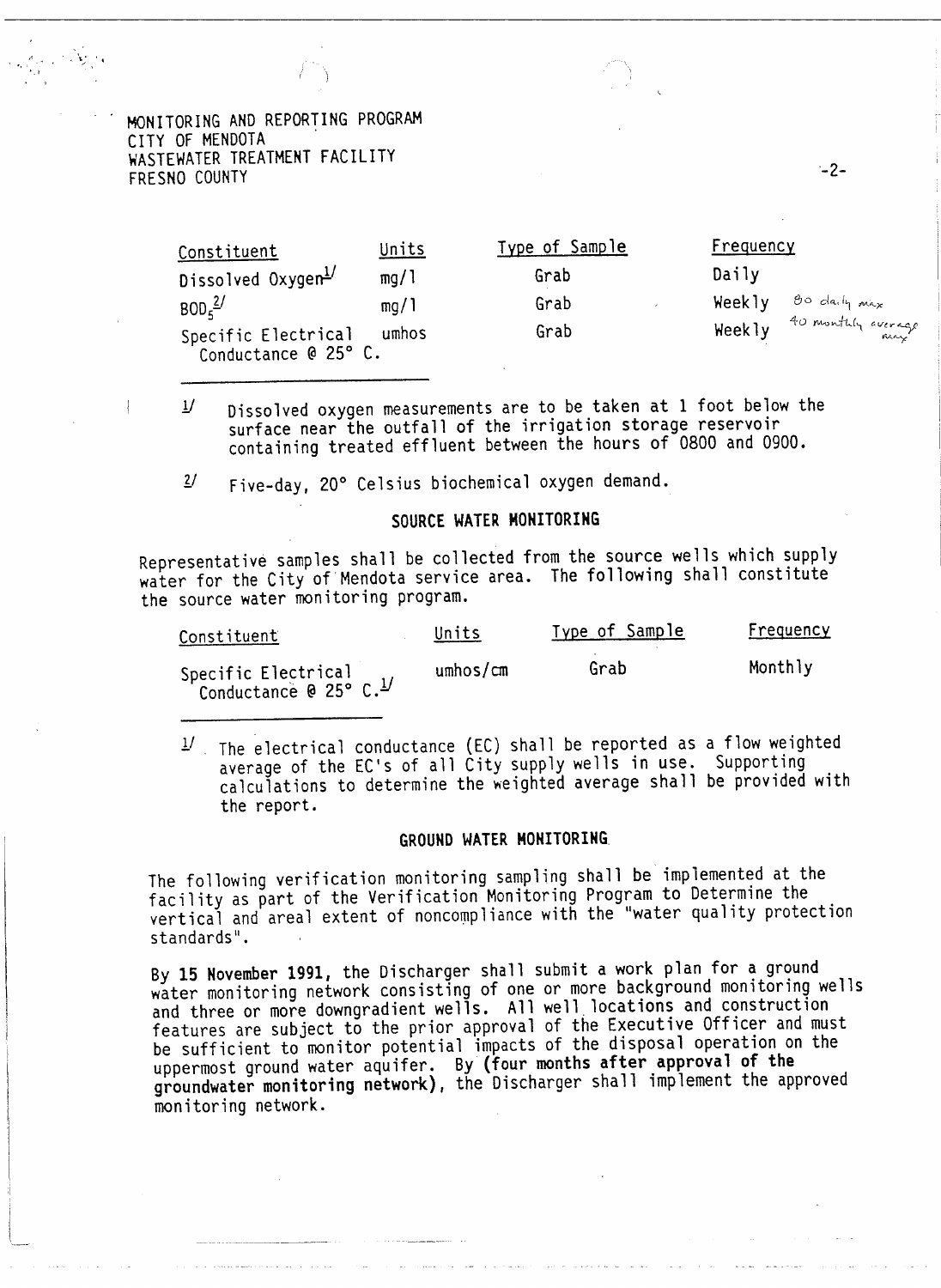MONITORING AND REPORTING PROGRAM CITY OF MENDOTA WASTEWATER TREATMENT FACILITY FRESNO COUNTY **-3-**

 $\left( \begin{array}{c} \end{array} \right)$ 

The downgradient wells shall constitute "points of compliance (POC)". In conjunction with background monitoring, monitoring of POC's will enable one to determine the areal and vertical extent of noncompliance with water quality protection standards. The ground water surface elevation (in feet and hundredths, M.S.L.) in all wells shall be measured on a quarterly basis and used to determine the gradient and direction of ground water flow. This information shall be displayed on a water flow net diagram for the site. Water samples shall be collected from wells in the approved monitoring network and analyzed as follows:

| Constituent                                 | Units    | <u>Type of Sample</u> | Sampling<br>Frequency |
|---------------------------------------------|----------|-----------------------|-----------------------|
| Specific Electrical<br>Conductance @ 25° C. | umbos/cm | Grab                  | Quarterly             |
| pH                                          | pH units | Grab                  | Quarterly             |
| Standard Minerals <sup>1/</sup>             | mq/1     | Grab                  | Quarterly             |

 $1/$  Standard mineral analyses shall include calcium, carbonate, chloride, iron, magnesium, nitrate, potassium, sodium, sulfate, and total dissolved solids.

If the Discharger, through the verification monitoring program, or the Board verifies that water quality protection standards have been exceeded at or beyond the POC's, the Discharger shall notify the Soard, or acknowledge the Board's findings, and submit a technical report within 90 days. The report must contain a plan and time schedule for implementing a corrective action program designed to achieve compliance with water quality protection standards.

#### SLUDGE MONITORING

A composite sample of sludge shall be collected annually in accordance with EPA's POTW Sludge Sampling and Analysis Guidance Document, August 1989, and tested for the following metals:

| Cadmium  | Copper | <b>Nickel</b> |
|----------|--------|---------------|
| Chromium | Lead   | Zinc          |

Sampling records shall be retained for a minimum of five years. A log shall be kept of sludge quantities generated and of handling and disposal activities. The frequency of entries is discretionary; however, the log should be completed enough to serve as a basis for part of the annual report.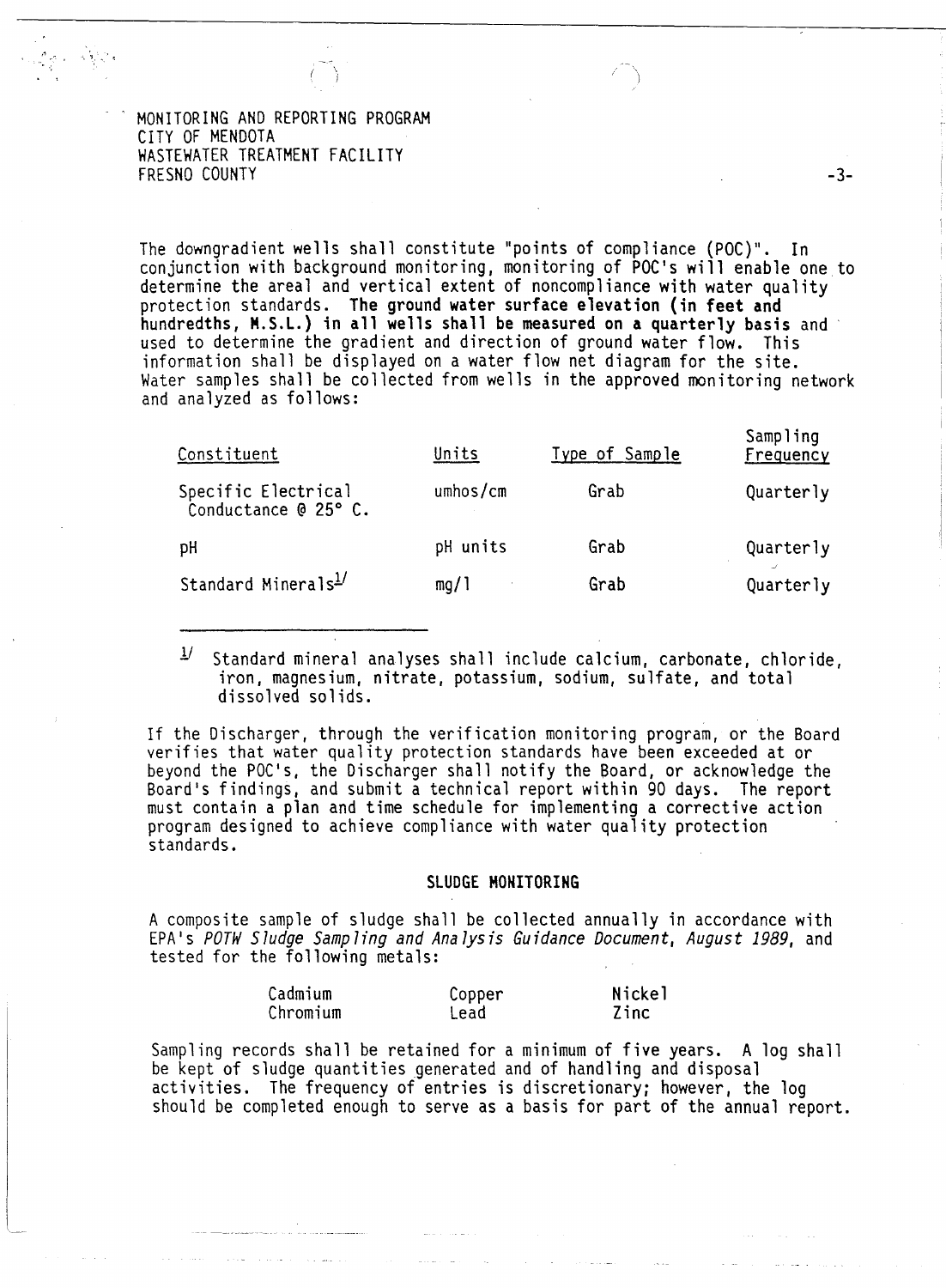MONITORING AND REPORTING PROGRAM CITY OF MENDOTA WASTEWATER TREATMENT FACILITY FRESNO COUNTY

# WATER QUALITY PROTECTION STANDARDS

 $\left( \begin{array}{c} \end{array} \right)$ 

Monthly samples shall be collected from background monitoring wells for one year and analyzed for the parameters specified in "Ground Water Monitoring," above. Data from these analyses shall be reported to the Board by 1 October 1992 for use in determining water quality protection standards for ground water at the site.

If subsequent sampling of background monitoring wells indicates significant water quality changes due to either seasonal fluctuations or other reasons unrelated to waste management activities at the facility, the Discharger may request modification of these water quality protection standards.

### FREEBOARD MONITORING

The freeboard shall be monitored on the oxidation ponds and the storage reservoir in use to the nearest one-half foot.

### REPORTING

In reporting the monitoring data, the Discharger shall arrange the data in tabular form so that the date, the constituents, and the concentrations are readily discernible. The data shall be summarized in a manner that clearly illustrates whether the discharge is complying with waste discharge requirements.

Influent and effluent monitoring shall be submitted to the Regional Board by the 15th day of the month following the month of sampling.

The Ground Water Monitoring Reports shall be submitted quarterly by 15 April, 15 July, 15 October, and 15 January of each year.

The results of any monitoring done more frequently than required at the locations specified in the Monitoring and Reporting Program shall be reported to the Board.

By 31 January of each year, the Discharger shall submit a written report to the Executive Officer containing the following:

- a. The names, certificate grades, and general responsibilities of all persons employed at the wastewater treatment plant (Standard Provision E.l.).
- b. The names and telephone numbers of persons to contact regarding the plant for emergency and routine situations.

-4-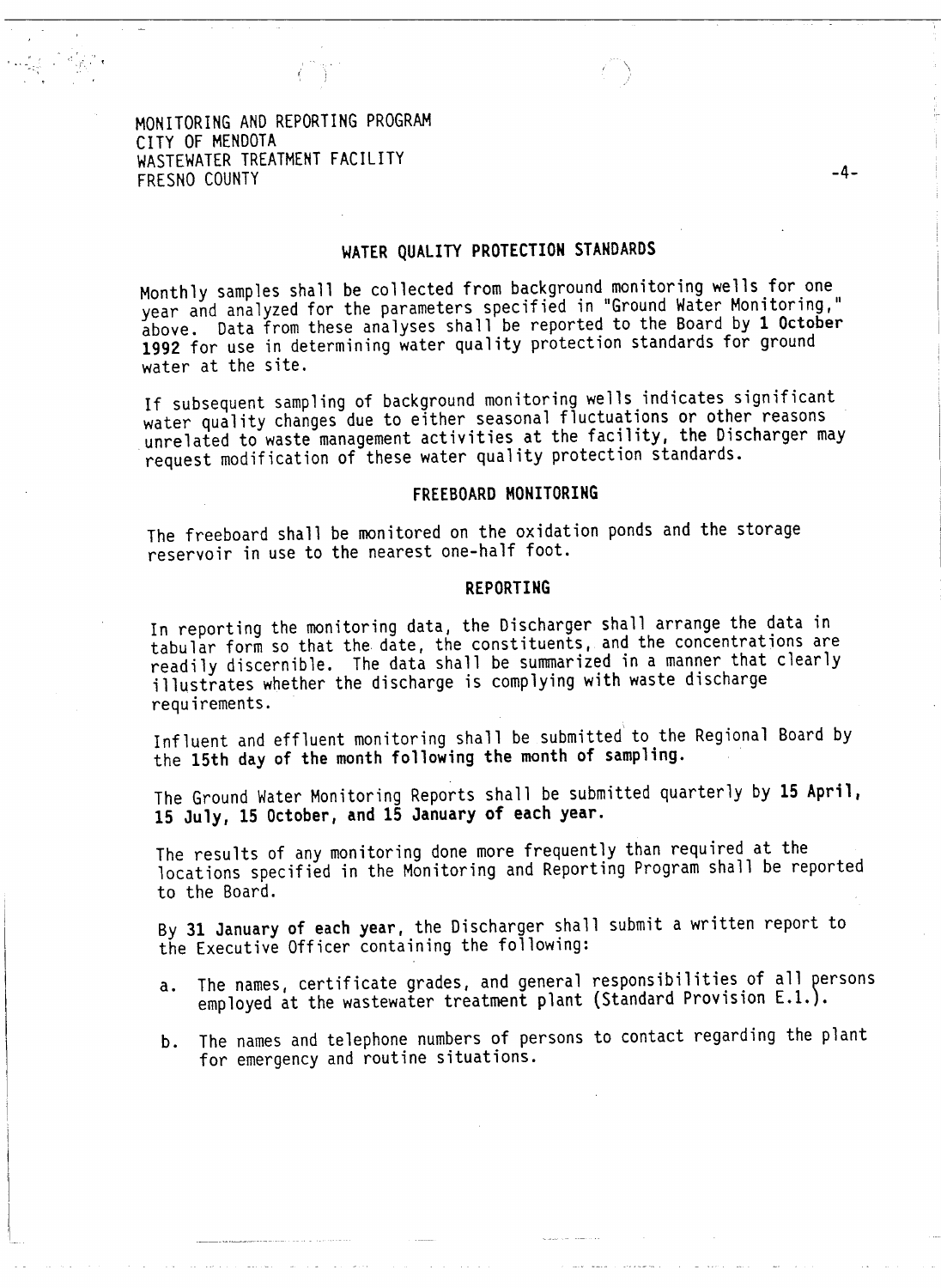MONITORING AND REPORTING PROGRAM CITY OF MENDOTA WASTEWATER TREATMENT FACILITY FRESNO COUNTY FRESNO COUNTY

 $-\frac{1}{2}$ 

- c. A statement certifying when the flow meters and other monitoring instruments and devices were last calibrated, including identification of who did the calibrating (Standard Provision C.4).
- d. A statement whether the current operation and maintenance manual, and contingency plan, reflect the wastewater treatment plant as currently constructed and operated, and the dates when these documents were last revised and last reviewed for adequacy.
- e. The total quantity of sludge disposed of during the previous year and ultimate disposal site $(s)$ .
- f. A summary report on the irrigation site management operation after the conclusion of each season. The report shall discuss total water application over the season; the total wastewater applied; the total nutrient loading from wastewater, sludges, and chemical fertilizers; and amount of nutrients removed through harvest of the crop. In short, the report shall present a mass balance relative to pollutants of concern and hydraulic loading.

The Discharge may also be requested to submit an annual report to the Board with both tabular and graphical summaries of the monitoring data obtained during the previous year. Any such request shall be made in writing. The report shall discuss the compliance record. If violations have occurred, the report shall also discuss the corrective actions taken and planned to bring<br>the discharge into full compliance with the waste discharge requirements.

All reports submitted in response to the Order shall comply with the signatory requirements of Standard Provision B.3.

The Discharger shall implement the above monitoring program on the first day of the month following the effective date of this Order.

Ordered by WfLLIAM William H. Crocks CROOKS. Executive Officer

6 September 1991 (Date)

RA:ra/cjs:9/6/91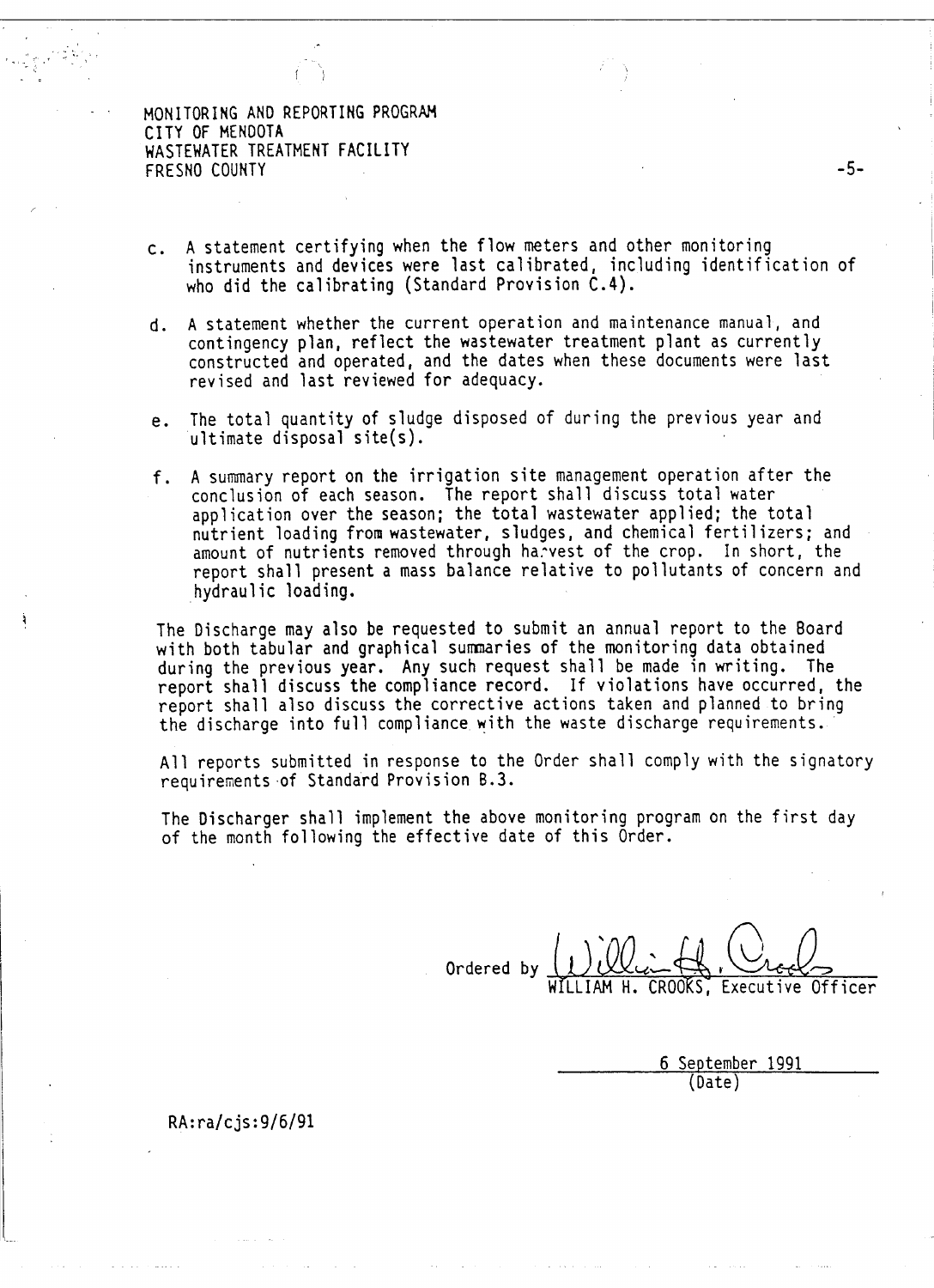INFORMATION SHEET

CITY OF MENDOTA WASTEWATER TREATMENT FACILITY FRESNO COUNTY

Mendota is a rural agricultural community that operates a WWTF less than 100 feet south of Fresno Slough and about 20 feet west of the Mendota SWDS. The WWTF is presently governed by WDRs Order No. 80-191. The facility was designed to treat 0.57 mgd of domestic waste generated by the City and currently discharges about 1 mgd. The WWTF consists of an influent lift station, barminutor, Parshall flume, two aeration ponds in series, and four evaporation-percolation ponds.

The WWTF has a long history of treatment and disposal capacity problems during winter months due to poor percolation rates, reduced evaporation rates, and rainfall. The Discharger has violated Discharge Specification 8.3 (flow limits) of existing WDRs (Order No. 80-191) for the last four years. The has also violated Discharge Specifications B.5 and B.6 (effluent BOD and DO in the treatment and disposal ponds) for at least the last two years. On 7 November 1987, the City submitted a Report of Waste Discharge and a technical report on treatment and hydraulic capacity for expansion of the WWTF to 1.24 MGD.

In the interim, the Discharger initiated reclamation on 100 acres of seed crops on its land and on Floyd Williams Ranches, which owns and controls reclamation on 250 acres under Water Reclamation Requirements Order No. 83- 013. In December 1989, the reclamation contract with Floyd Williams Ranches was extended to 1999. The City plans to grow eucalyptus trees on 40 acres. Fodder, fiber, seed crops, vineyard, and orchards are grown on the remaining land. Surface irrigation is used to irrigate all the above-mentioned crops.

Composite influent and effluent sampling of wastewater performed during September and October 1990 showed average influent and effluent BOD, total suspended solids, and EC concentrations of 132 ppm, 173 ppm, 3,375 umhos/cm and 46.5 ppm, 77 ppm, and 3,250 umhos/cm, respectively. The pH of the influent and effluent wastewater was between 7.3 and 7.6.

Effluent EC exceeds the recommended secondary MCL by a factor of about 3.6. The effluent EC concentration has increased significantly since 1987, when it was about 1,410 umhos/cm. Between July 1989 and June 1990, the effluent EC concentration increased by 500 umhos/cm. The City has not identified significant contributors of high EC wastewater to the treatment facility, but it recently raised concerns that nearby ground water extraction by the Bureau of Reclamation may be causing an increase in EC of its water supply.

Depth to ground water at the WWTF is about 15-20 feet and minimum separation between the bottom of the most northerly evaporation-percolation pond (Pond No. 2) and ground water is about 7.5 feet. The direction of ground water flow is generally southwest. Average precipitation and evaporation rates are 9.5 and 55 inches per year, respectively.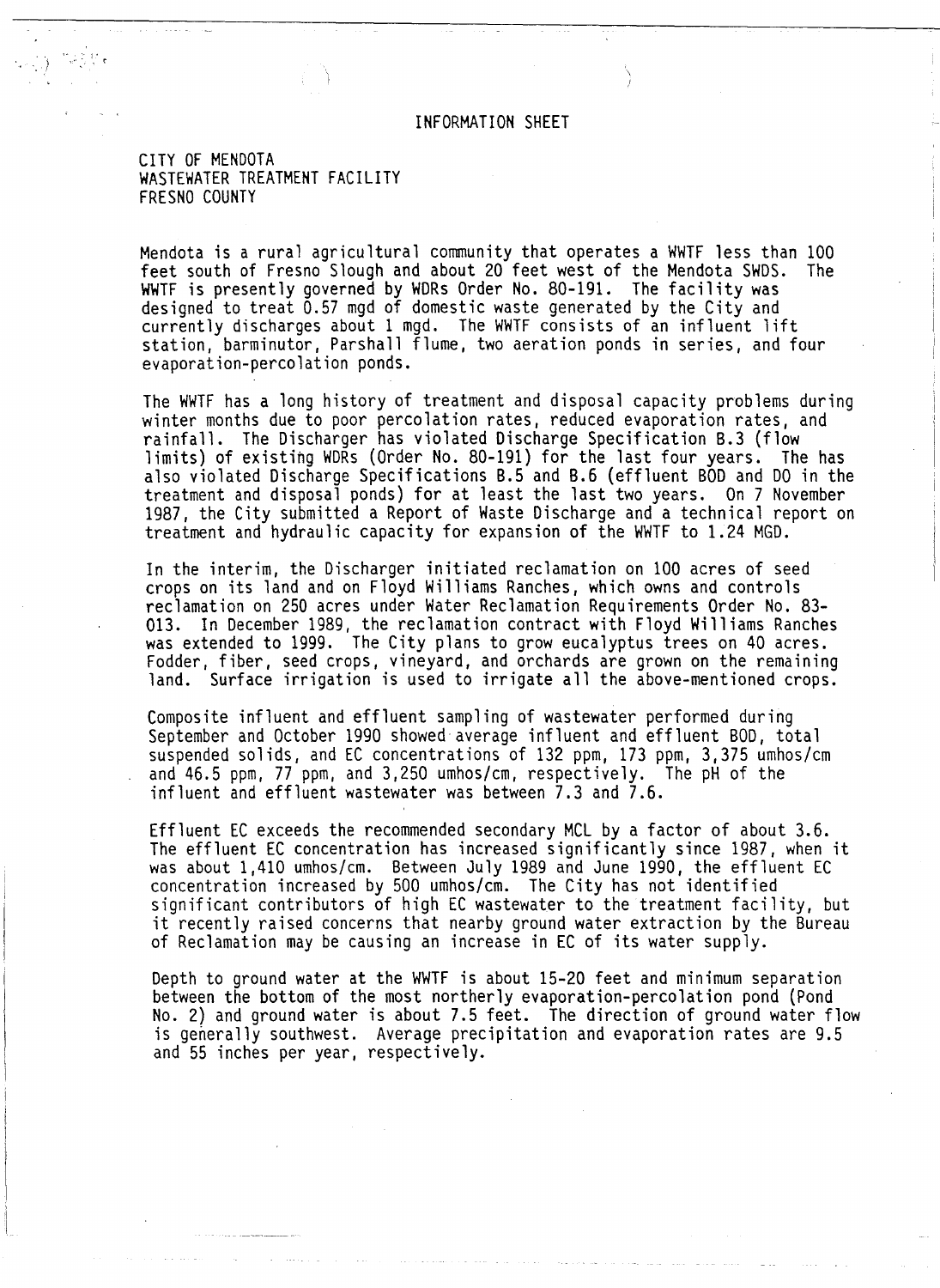## INFORMATION SHEET - Continued

## CITY OF MENDOTA WASTEWATER TREATMENT FACILITY FRESNO COUNTY -2-

 $\mathbf{L} \sim \mathcal{N} \mathcal{Y} \sim \frac{\sigma^2}{\sigma^2} \mathcal{N} \sim \frac{1}{\sigma^2} \mathcal{N}$ .. '

> Soils in the area away from the slough consist of high plasticity clays at the surface over interbedded clays, sandy silts, silty sands, and poorly graded sands. These soils have permeabilities ranging from medium to low.

> The quality of the upper layer of ground water in the area is poor. Ground water samples were collected and analyzed from two test wells (SP-N and SP-W), each 25 feet deep, and a 311-foot well (Fordel well) within 500 feet of the WWTF. The Fordel and the SP-N wells are upgradient and well SP-W is downgradient from the WWTF. Concentrations of chloride, sulfate, EC, total dissolved solids, manganese, and iron in shallow ground water are 99 mg/1, 53 mg/1, 830 umhos/cm, 470 mg/1, 0.86 mg/1, and 0.35 mg/1 upgradient of the WWTF and 260 mg/1, 390 mg/1, 2,000 umhos/cm, 1,200 mg/1, 0.37 mg/1, and 0.08 mg/1 downgradient.

Concentrations of manganese and iron in shallow ground water upgradient from the WWTF exceed secondary MCLs by factors of 17 and 1.2. Concentrations of chloride, sulfate, EC, total dissolved solids, and manganese in shallow ground water downgradient from the WWTF exceed the secondary MCLs by factors of 1.1, 1.56, 2.2, 2.4, and 7, respectively.

The results of samples collected from the Fordel well show that the deeper<br>aquifer is of good quality. The concentrations of chloride, iron, manganese,<br>sulfate, and EC in the deeper ground water are 66 ppm, 0.1 ppm, 0.012 ppm, 475 umhos/cm, respectively.

The Fresno County Board of Supervisors adopted a mitigated Negative Declaration, in accordance with Section 15074 of the California Environmental Quality Act (Public Resource Code, Section 2100, et seq.), and State CEQA Guidelines. The Project as approved will not have a significant effect on water quality if operated in accord with the proposed Order.

RA:ra/cjs